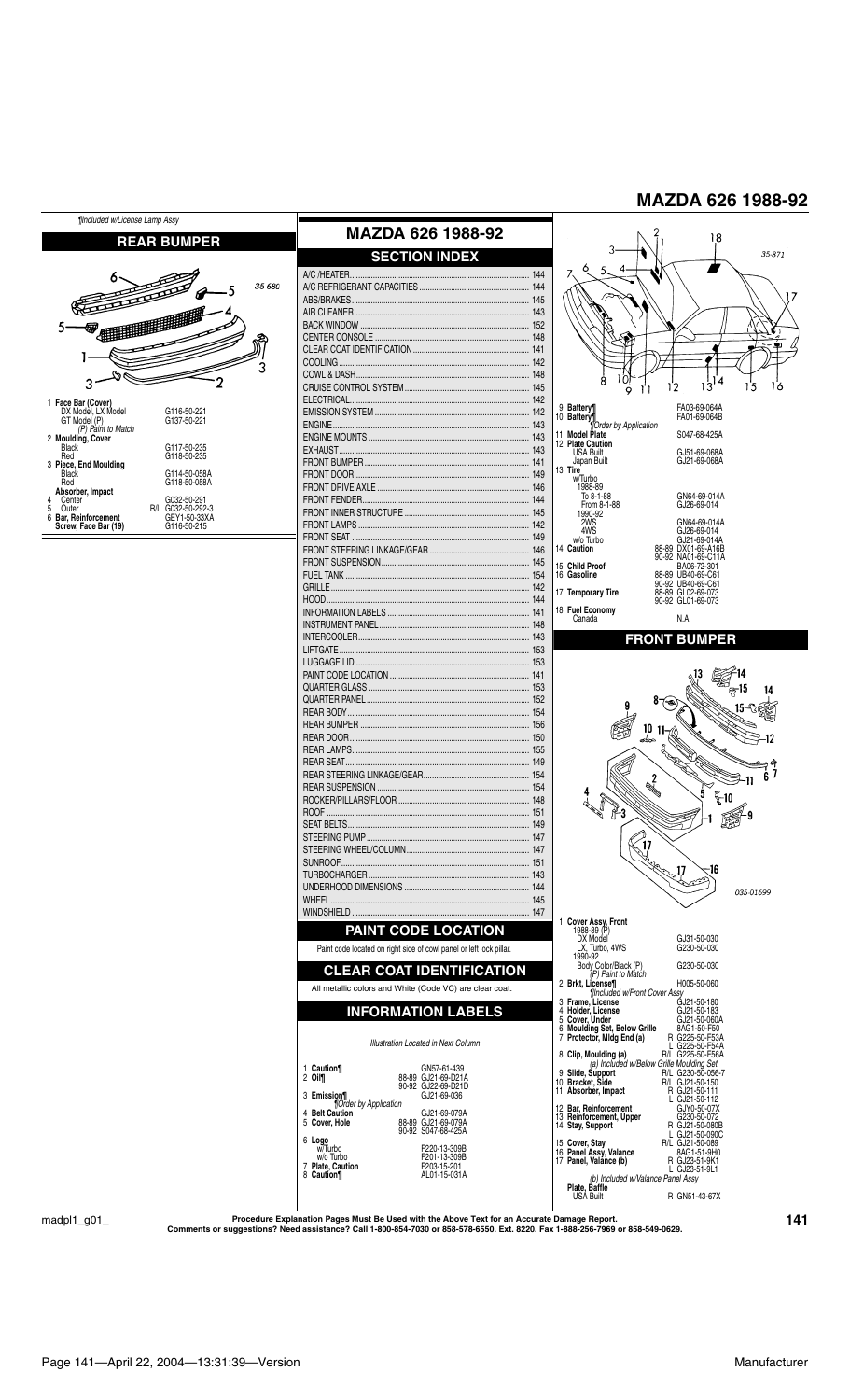

**Labor Times Shown are for Replacement with New OEM Undamaged Parts on New Undamaged Vehicles. Comments or suggestions? Need assistance? Call 1-800-854-7030 or 858-578-6550. Ext. 8220. Fax 1-888-256-7969 or 858-549-0629. <sup>142</sup>** madpl1\_g01\_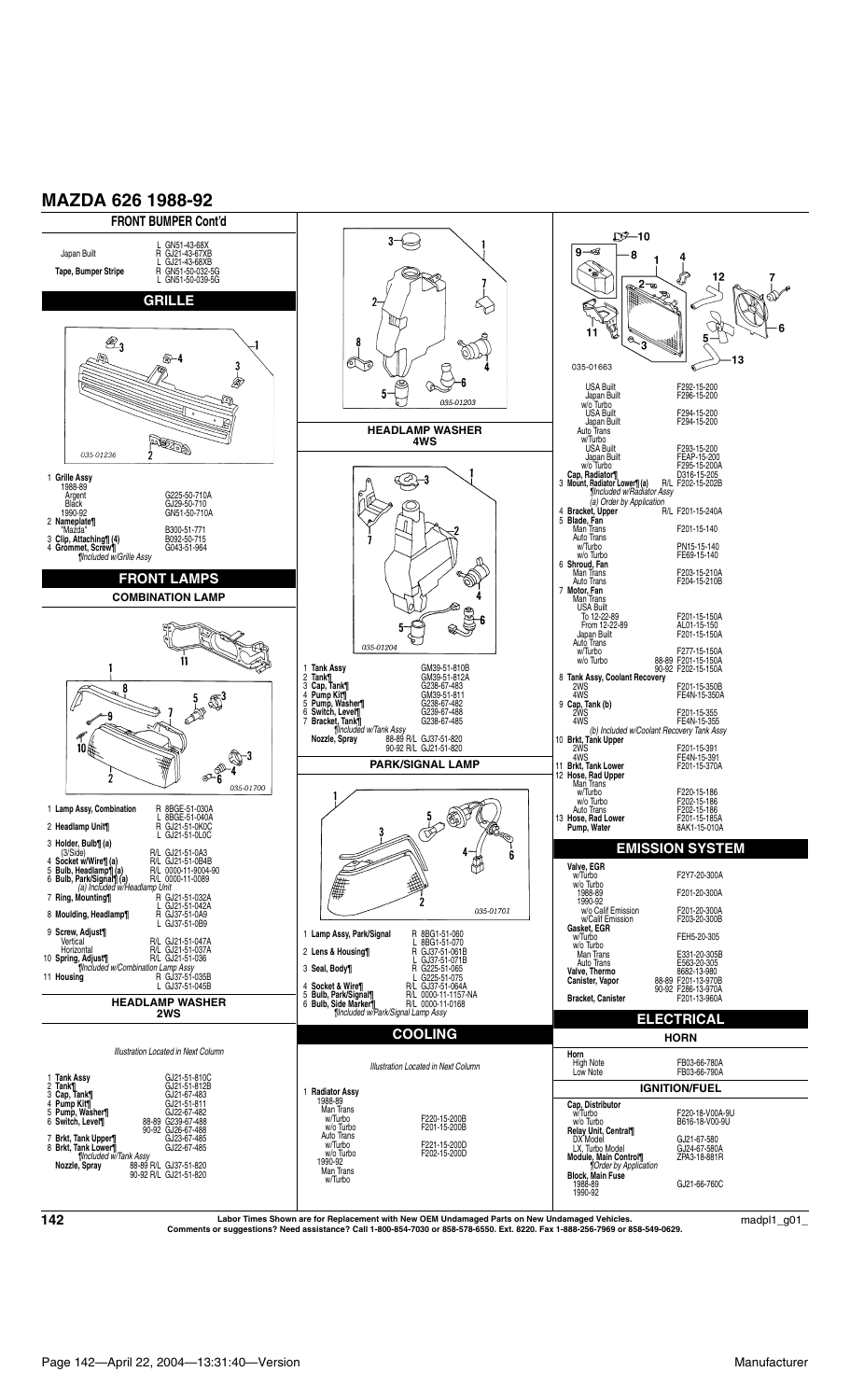#### Man Trans<br>Auto Trans<br>w/Turbo<br>w/o Turbo GN51-66-760A 1990-92<br>
w/Turbo M001-39-080<br>
w/o Turbo M001-39-080<br> **11 Bracket, Lower Mounting**<br>
Man Trans<br>
wo Turbo GJ21-39-07Y<br> **12 Damper, Vibration**<br>
Man Trans<br>
Man Trans<br>
Man Trans *¶Included w/Air Cleaner Assy* 4 **Bracket, Cleaner Right** F201-20-210C GN56-66-760<br>GN51-66-760A 5 **Bracket, Cleaner Left** 1988-90 F201-20-220D w/o Turbo GN51-66-760A **Bracket, Main Fuse Block** GJ21-67-980D 1991-92<br>USA Built **ALTERNATOR** USA Built F201-20-220D FEHH-20-220<br>F201-13-206 6 **Hose, Air** F201-13-206 7 **Duct, Fresh Air Alternator Assy¶ (a)** F8B1-18-300R-00 *¶Remanufactured Part. Contact Dealer for Core Charge & Exchange*  F201-13-20XA 1988-89<br>1990-92<br>USA Built<br>Japan Built *Information (a) Order by Application* w/o Turbo GJ21-39-08X **Xmbr, Eng-See Rocker/Pillars/Floor Section** USA Built F201-13-20XA Japan Built F285-13-20X 8 **Hose, Resonance** F201-13-207 **Pulley, Alternator (b)** 1988-89 F8B1-18-W11 1990-92 F202-18-W11 **AIR CLEANER** 9 **Chamber, Resonance** 88-89 F201-13-19XE 90-92 F285-13-19XC *(b) Included w/Alternator Assy* **Bracket, Lower** F201-18-371 **Bracket, Adjusting** F201-18-361 **W/TURBO** 10 **Meter, Air Flow** F201-13-210R-00 11 **Hose, Intake** F201-13-221B 12 **Resonator, Intake** F202-13-195B **Belt, Alternator** 88-89 F201-18-381A-9U 90-92 F2F6-18-381-9U **INTERCOOLER BATTERY Battery¶** 0000-80-026R-WB *¶Order by Application* **Cable, Battery-Serviced w/Wiring Harness**  $\mathbf{1}$ 5 ≫ **CA ENGINE ANITY** 8  $\overline{2}$ Á 12  $3<sup>1</sup>$ Þ  $10 - x$ **Pulley, Crankshaft** 88-89 F202-11-401 90-92 F262-11-401 **Pulley, Crankshaft Timing** FE1H-11-321  $\neq$ 11 Cover, Upper Iming<br>Cover, Lower Timing FE4R-10-500<br>Pan, Eng Oil Pan FE3N-10-400B<br>Gasket, Eng Oil Pan F801-10-431<br>Sealant, Eng Oil Pan Gasket F602-77-739<br>Fuel Pump-See Fuel Tank Section ∕≋ ے<br>10-م **ENGINE MOUNTS** -8 Ů ١ -1  $\overline{\mathbf{2}}$ -9  $\mathbb{C}^3$ 035-01667 d,  $\frac{1}{2}$  035-01665  $13<sup>°</sup>$ P 10 1 Pipe, Air<br>
2 Joint, Rubber<br>
2 Turbocharger Assy-See Turbocharger Section<br>
4 Hose, Intake Air<br>
5 Pipe, Air<br>
5 Pipe, Air<br>
5 Pipe, Air<br>
5 Pipe, Air<br>
5 Pipe, Air<br>
8 Nose, By-Pass<br>
8 Hose, Phane Air<br>
8 Nose, Unkake Air<br>
8 Nos  $12$ ż 1 **Cleaner Assy, Air** F220-13-320F 2 **Cover, Air Cleaner¶** F220-13-Z01A 3 **Element, Filter¶** AS01-13-Z40-9U *¶Included w/Air Cleaner Assy* ٠Ō Company Company Ч. 귀-11 4 Bracket, Cleaner Right<br>
5 Bracket, Cleaner Left<br>
USA Built<br>
Term 7-1-90<br>
To 7-1-90<br>
Ferm Ferm Ferm<br>
Ferm 7-1-90<br>
Ferm Ferm Ferm 1-3-207<br>
Touct, Fresh Air<br>
Term Ferm 1-3-207<br>
9 Chamber, Resonance<br>
8 Bose, Resonance<br>
8 Cha  $\sqrt[3]{\frac{26}{1}}$ ż -5  $\bf{8}$  $\epsilon$ 035-01664 **EXHAUST** 90-92 F285-13-19XC 10 **Meter, Air Flow** F201-13-210R-00 1 **Mount, Engine Right**<br>Man Trans<br>w/Turbo GJ26-39-060E<br>Wo Turbo GJ27-39-060E<br>Auto Trans GJ27-39-060E Manitola, Exhaust<br>
We Turbo<br>
Wo Turbo<br>
Insulator, Exhaust<br>
We Turbo<br>
We Turbo<br>
We Turbo<br>
We Turbo<br>
Pipe, Find Exhaust<br>
Pipe, Middle¶<br>
Pipe, Middle¶<br>
Pipe, Middle¶<br>
Pipe, Middle¶<br>
Pipe, Middle¶<br>
Pipe, Middle¶<br>
Pipe, Middle¶ 11 **Hose, Intake Air** 1988-90 F220-13-221B 1990-92 Man Irans<br>
w/Turbo<br>
w/o Turbo<br>
Auto Trans<br>
2 **Brkt, Right Mount**<br>
2 **Brkt, Right Mount**<br>
88-89 GJ21-39-030G<br>
89-92 GJ51-39-030G F220-13-221B<br>F221-13-221B Auto Irans F221-13-221B GJ51-39-030A **W/O TURBO** 3 Protector, Hubber Mtg<br>
1980-92-Not Serviced<br>
1990-92-Not Serviced<br>
1990-92-Not Serviced<br>
1998-89<br>
1998-89<br>
1990-92<br>
W/Turbo<br>
Auto Trans<br>
Bracket, Front Mount<br>
Man Trans<br>
Man Trans<br>
Man Trans<br>
Man Trans<br>
Man Trans<br>
Man Tr **Muffler, Main¶** F203-40-100F *¶Order by Application* 11 **TURBOCHARGER**  $2 - 4$ 3 3 w/o Turbo 88-89 GJ21-39-020C 90-92 M001-39-020 6 **Damper, Vibration** Man Trans w/o Turbo GJ21-39-02XA 7 **Mount, Trans Left** Man Trans w/Turbo GJ25-39-040B 6 w/o Turbo 88-89 GJ21-39-040A 90-92 M001-39-040 Auto Trans<br>w/Turbo<br>w/o Turbo 4 w/Turbo GJ28-39-040E w/o Turbo 88 GJ23-39-040C 89-92 M002-39-040B - 8 ∕ି 8 **Bracket, Mount** Man Trans ST 1 GJ25-39-04XB  $\mathbb{I}_{\mathbb{R}_0}$ w/o Turbo 035-01666 1988-89<br>
1990-92-Not Serviced<br>
9 **Mount, Trans Upper**<br>
Man Trans<br>
w/Turbo GJ25-39-070D<br>
w/o Turbo GJ21-39-070D q 1 **Cleaner Assy, Air**<br>
USA Built<br>
2 **Cover, Air Cleaner¶**<br>
2 **Cover, Air Cleaner¶**<br>
USA Built F292-13-Z01 035-01706 1 **Turbocharger Assy** F220-13-700B 2 **Valve, Solenoid¶** F220-20-285A *¶Included w/Turbocharger Assy* F292-13-Z01<br>F220-13-Z01A<br>AS01-13-Z40-9U Auto Trans GJ23-39-070C 10 **Bracket, Upper Mounting** Japan Built<br>3 Element, Filter¶ 1988-89 M001-39-080 **Gasket** *IIncluded WITHDOCHarger Assy*<br>F220-13-710B

 $\rm{madpl1\_g01\_}$  Procedure Explanation Pages Must Be Used with the Above Text for an Accurate Damage Report.<br>Comments or suggestions? Need assistance? Call 1-800-854-7030 or 858-578-6550. Ext. 8220. Fax 1-888-256-7969 or 85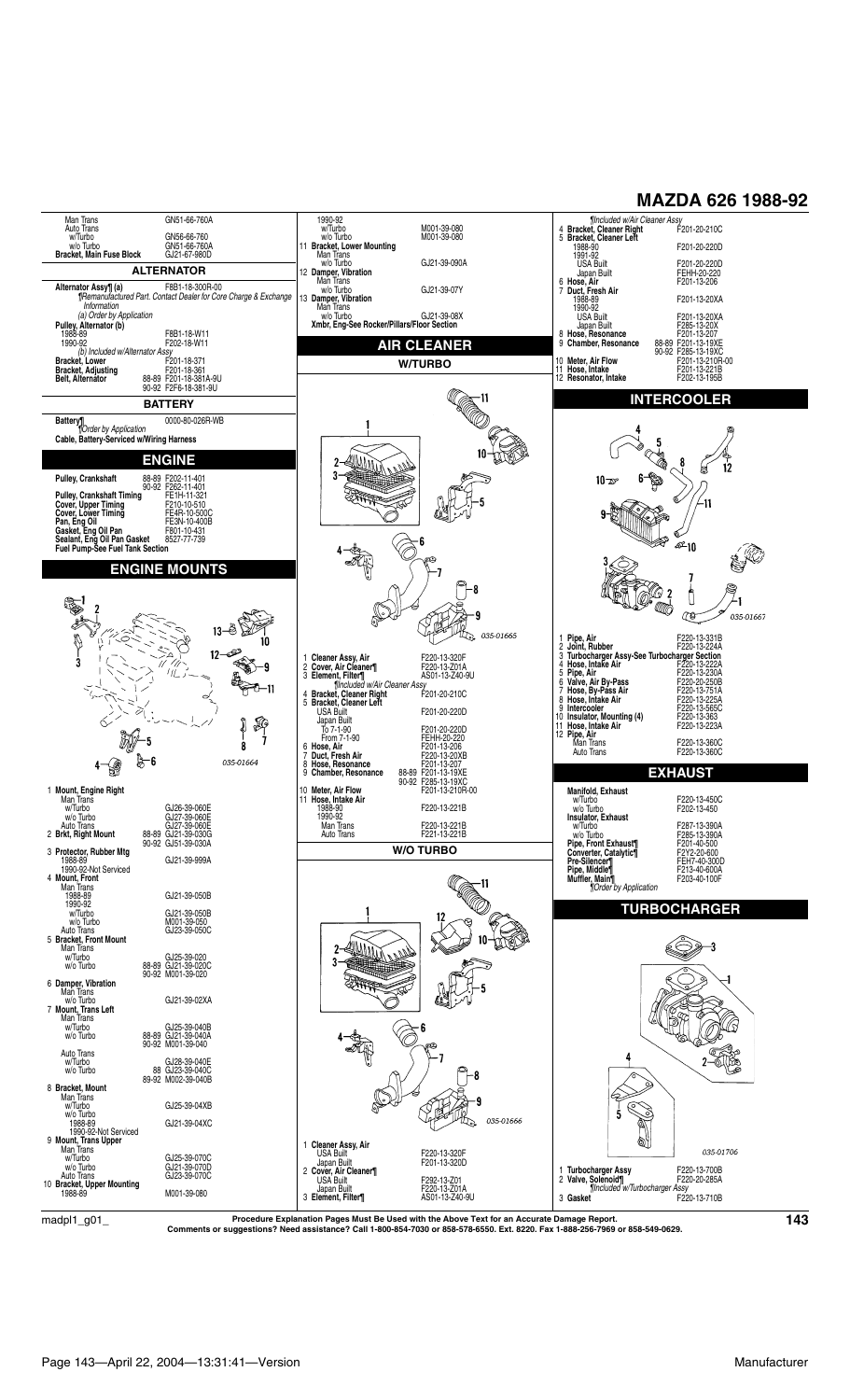

**Labor Times Shown are for Replacement with New OEM Undamaged Parts on New Undamaged Vehicles. Comments or suggestions? Need assistance? Call 1-800-854-7030 or 858-578-6550. Ext. 8220. Fax 1-888-256-7969 or 858-549-0629. <sup>144</sup>** madpl1\_g01\_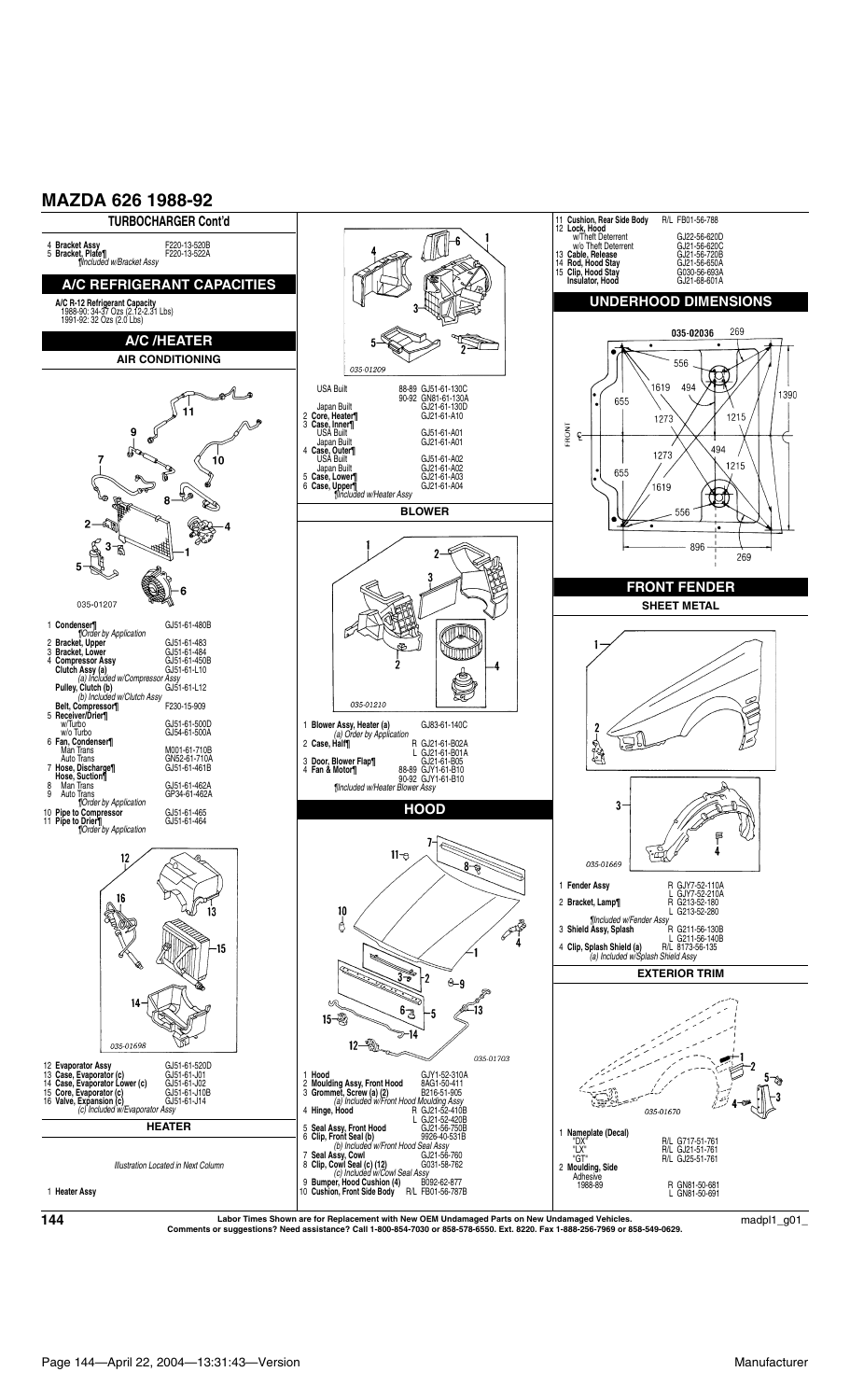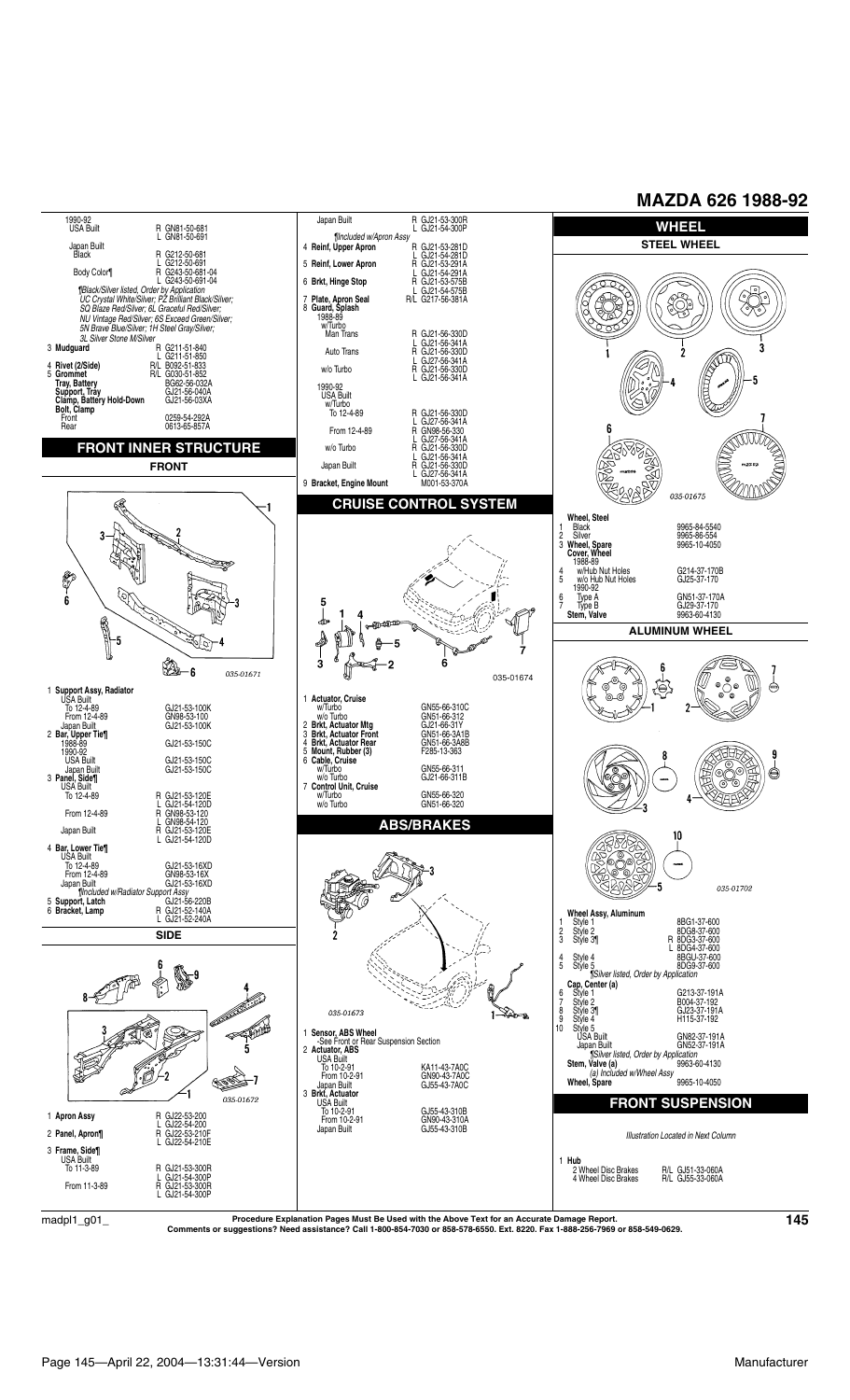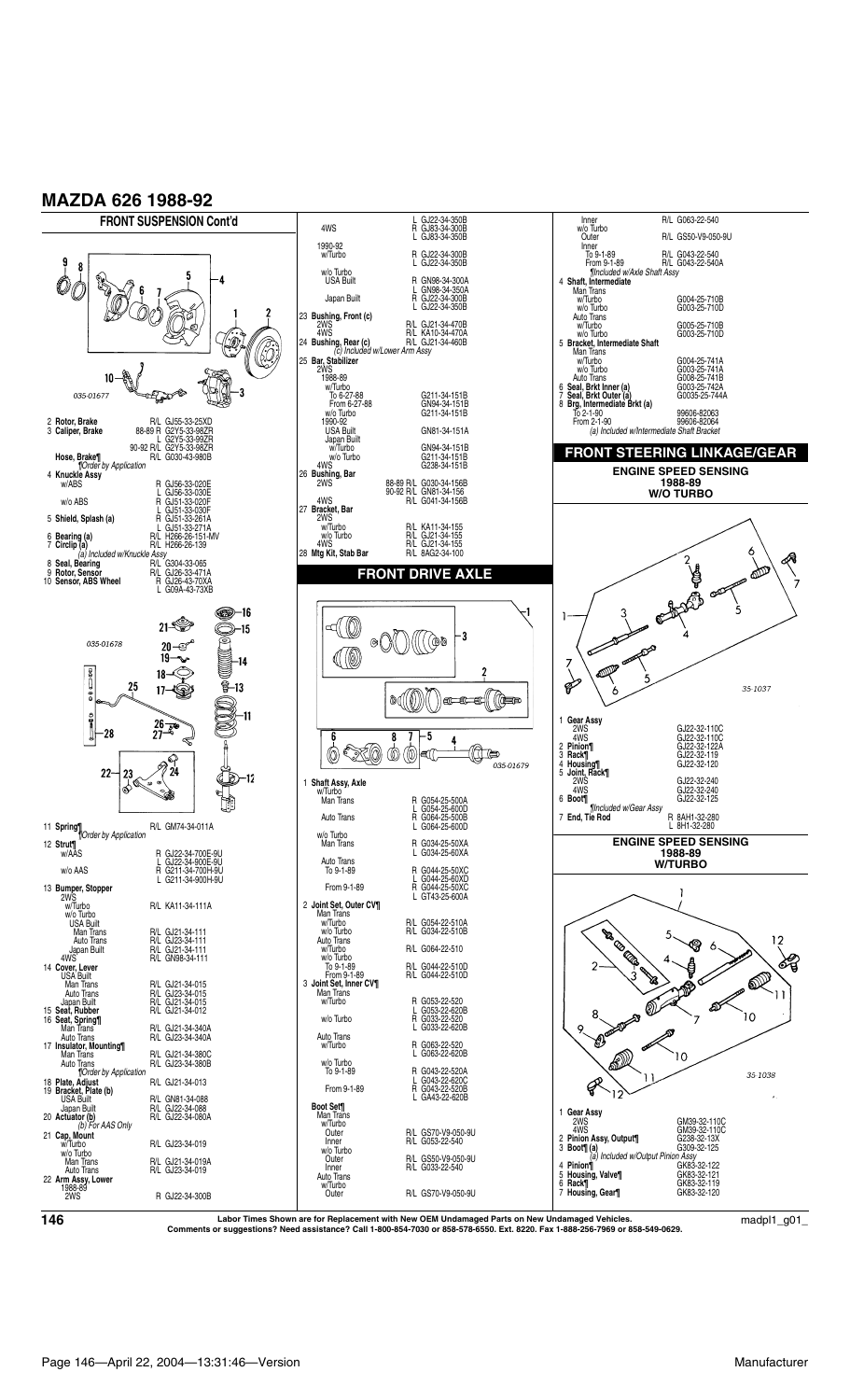

 $\rm{madpl1\_g01\_}$  Procedure Explanation Pages Must Be Used with the Above Text for an Accurate Damage Report.<br>Comments or suggestions? Need assistance? Call 1-800-854-7030 or 858-578-6550. Ext. 8220. Fax 1-888-256-7969 or 85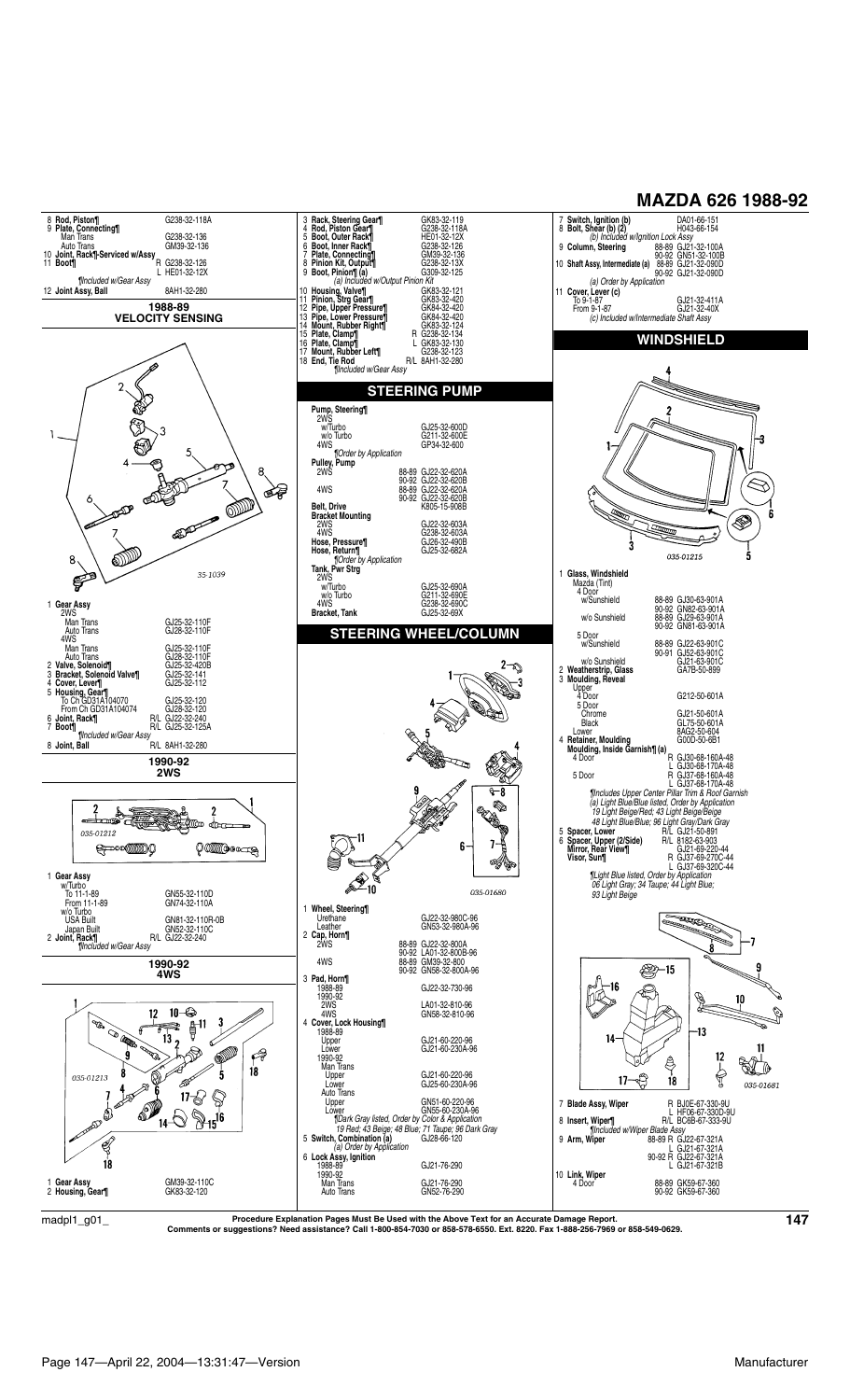

**Labor Times Shown are for Replacement with New OEM Undamaged Parts on New Undamaged Vehicles. Comments or suggestions? Need assistance? Call 1-800-854-7030 or 858-578-6550. Ext. 8220. Fax 1-888-256-7969 or 858-549-0629. <sup>148</sup>** madpl1\_g01\_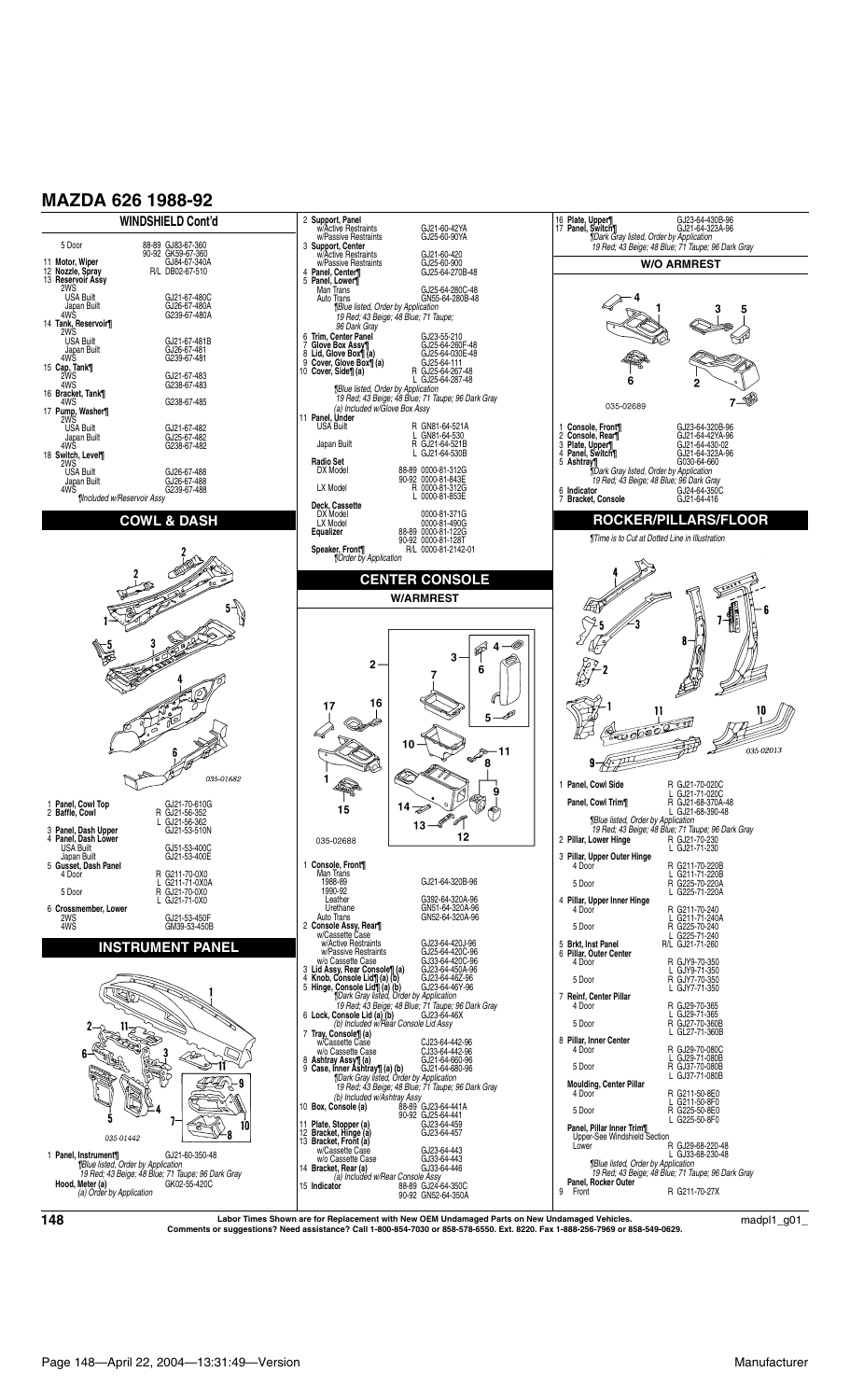

Procedure Explanation Pages Must Be Used with the Above Text for an Accurate Damage Report.<br>Comments or suggestions? Need assistance? Call 1-800-854-7030 or 858-578-6550. Ext. 8220. Fax 1-888-256-7969 or 858-549-0629.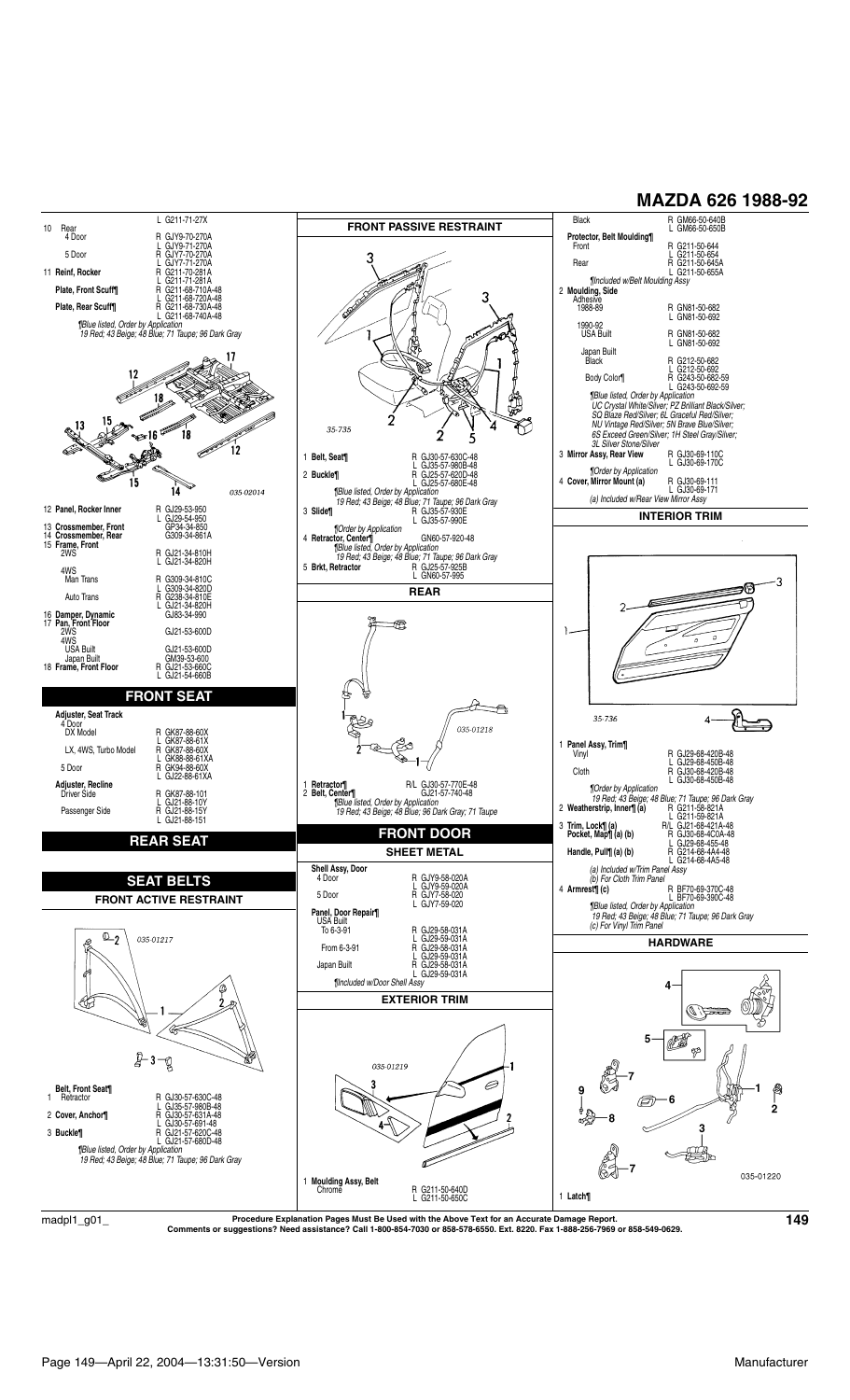

\_001\_/Labor Times Shown are for Replacement with New OEM Undamaged Parts on New Undamaged Vehicles.<br>Comments or suggestions? Need assistance? Call 1-800-854-7030 or 858-578-6550. Ext. 8220. Fax 1-888-256-7969 or 858-549-0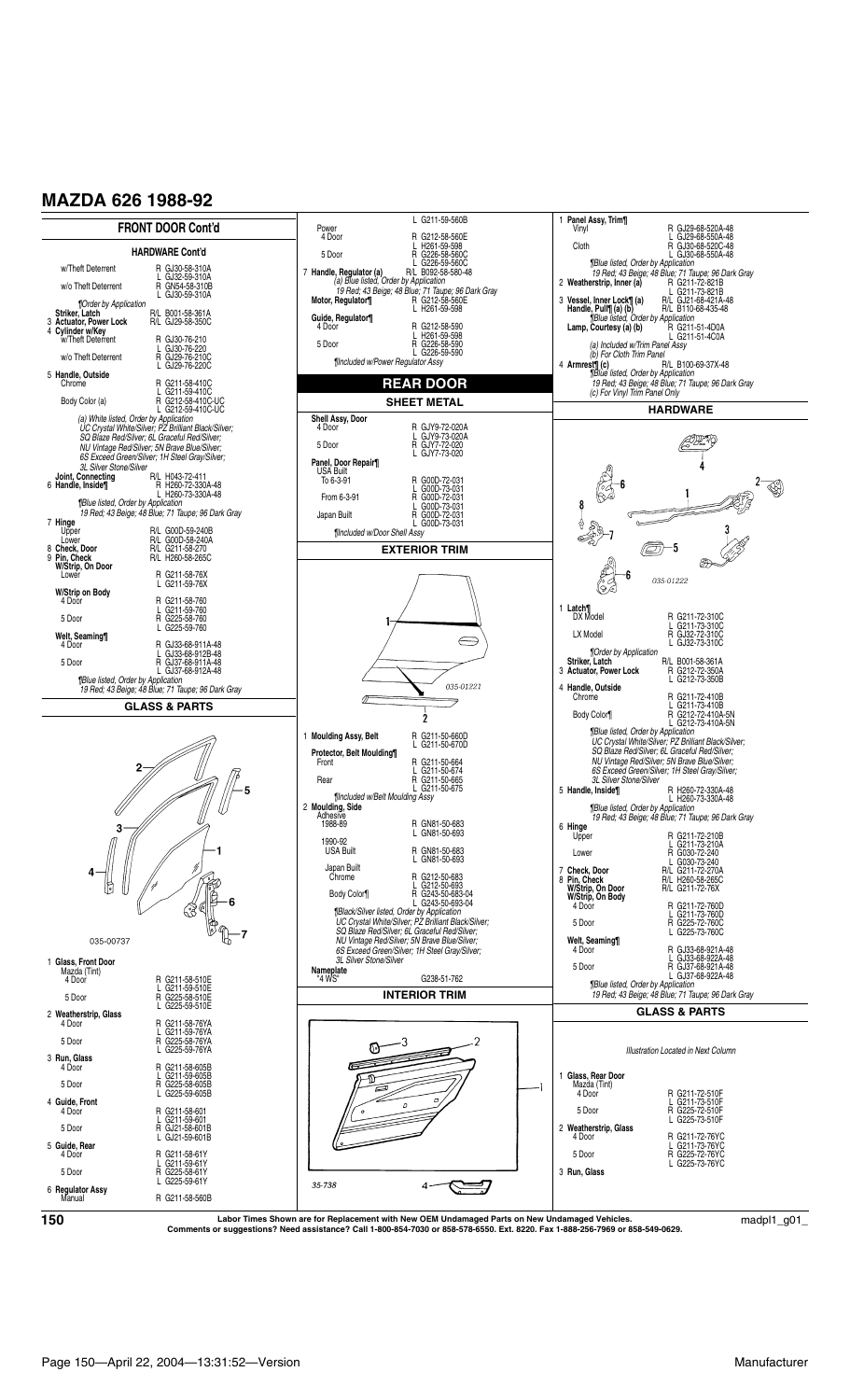

 $\rm{madpl1\_g01\_}$  Procedure Explanation Pages Must Be Used with the Above Text for an Accurate Damage Report.<br>Comments or suggestions? Need assistance? Call 1-800-854-7030 or 858-578-6550. Ext. 8220. Fax 1-888-256-7969 or 85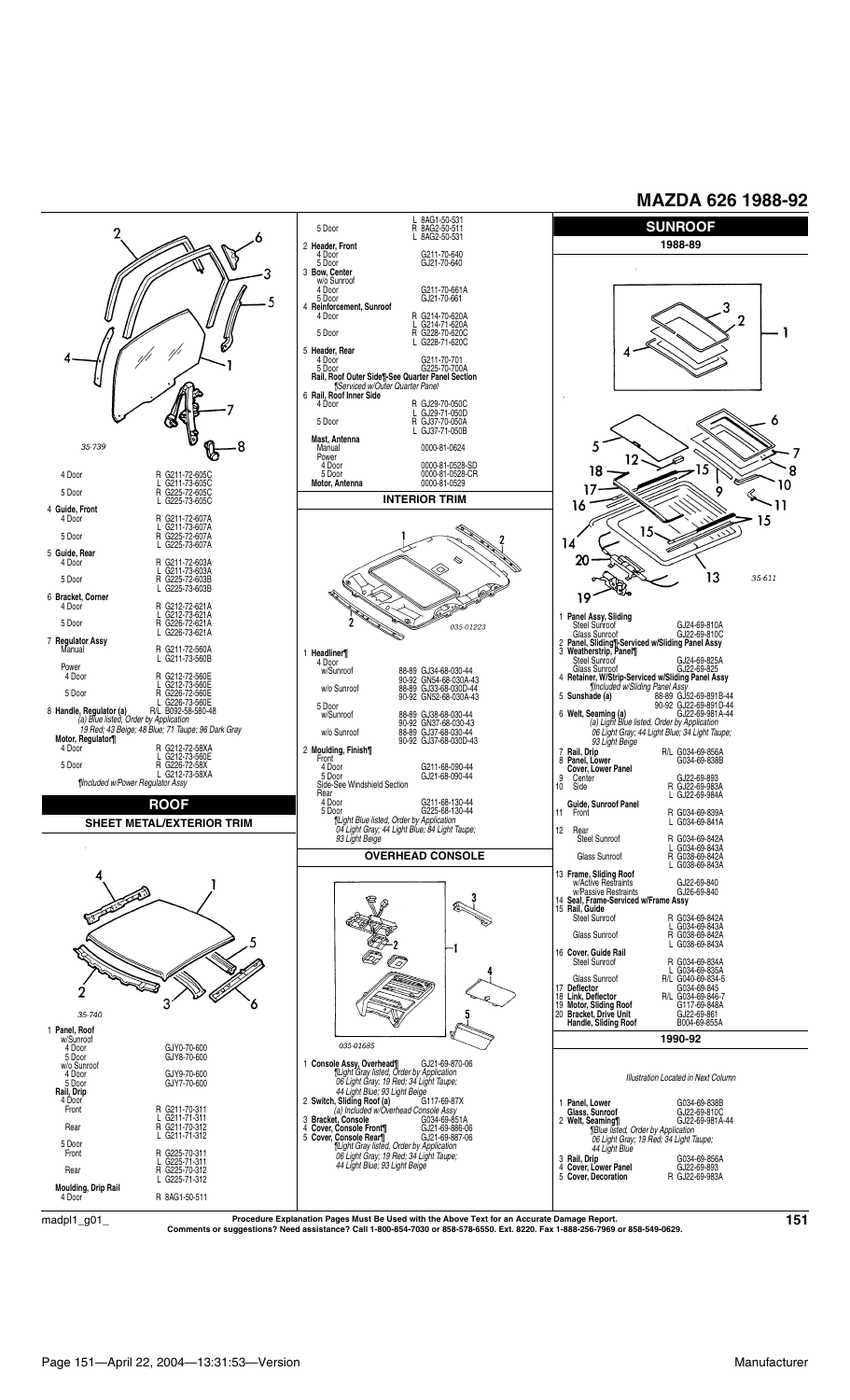

\_ Labor Times Shown are for Replacement with New OEM Undamaged Parts on New Undamaged Vehicles.<br>Comments or suggestions? Need assistance? Call 1-800-854-7030 or 858-578-6550. Ext. 8220. Fax 1-888-256-7969 or 858-549-0629.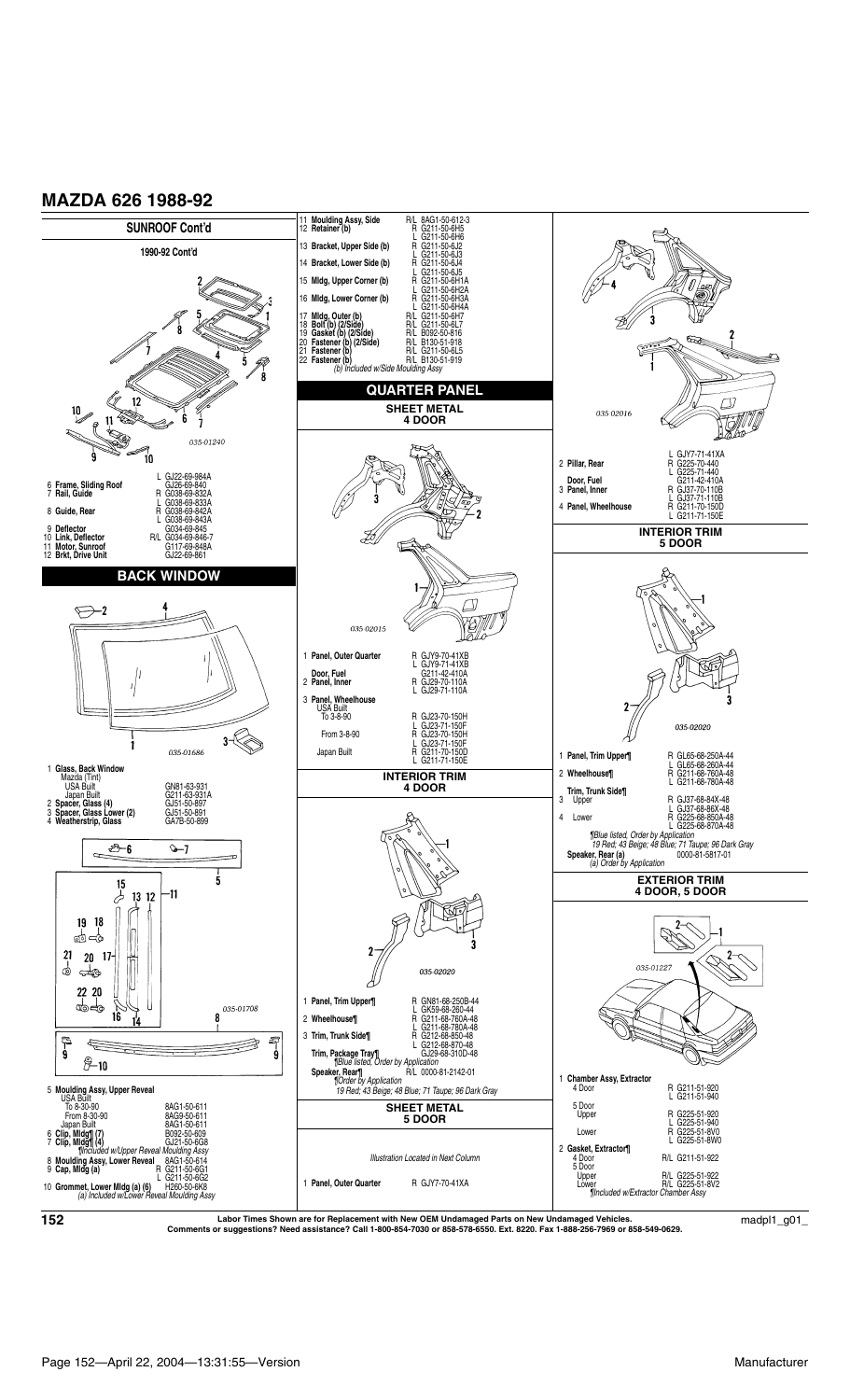

 $\rm{madpl1\_g01\_}$  Procedure Explanation Pages Must Be Used with the Above Text for an Accurate Damage Report.  $\rm{153}$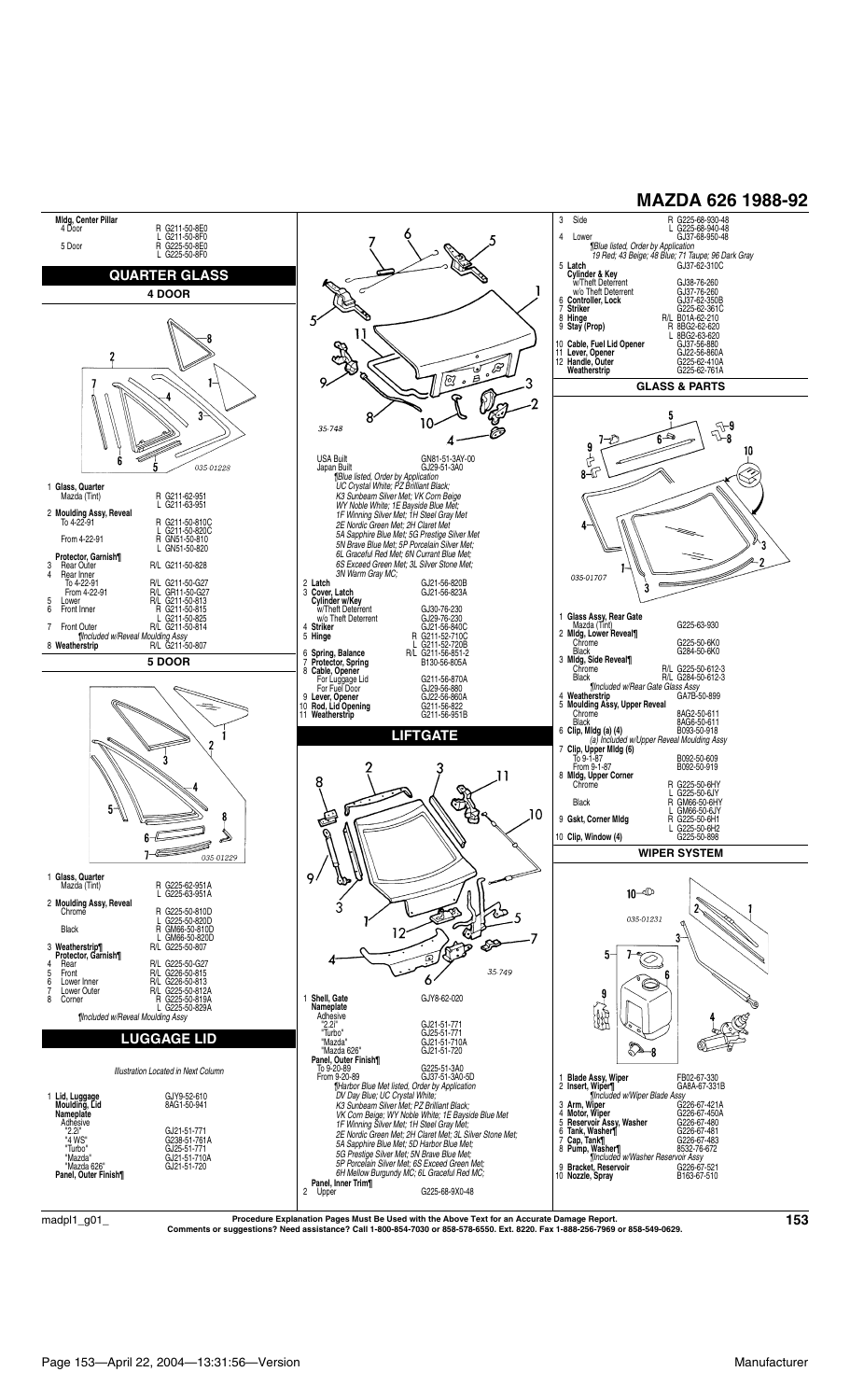**MAZDA 626 1988-92**



**Labor Times Shown are for Replacement with New OEM Undamaged Parts on New Undamaged Vehicles. Comments or suggestions? Need assistance? Call 1-800-854-7030 or 858-578-6550. Ext. 8220. Fax 1-888-256-7969 or 858-549-0629. <sup>154</sup>** madpl1\_g01\_